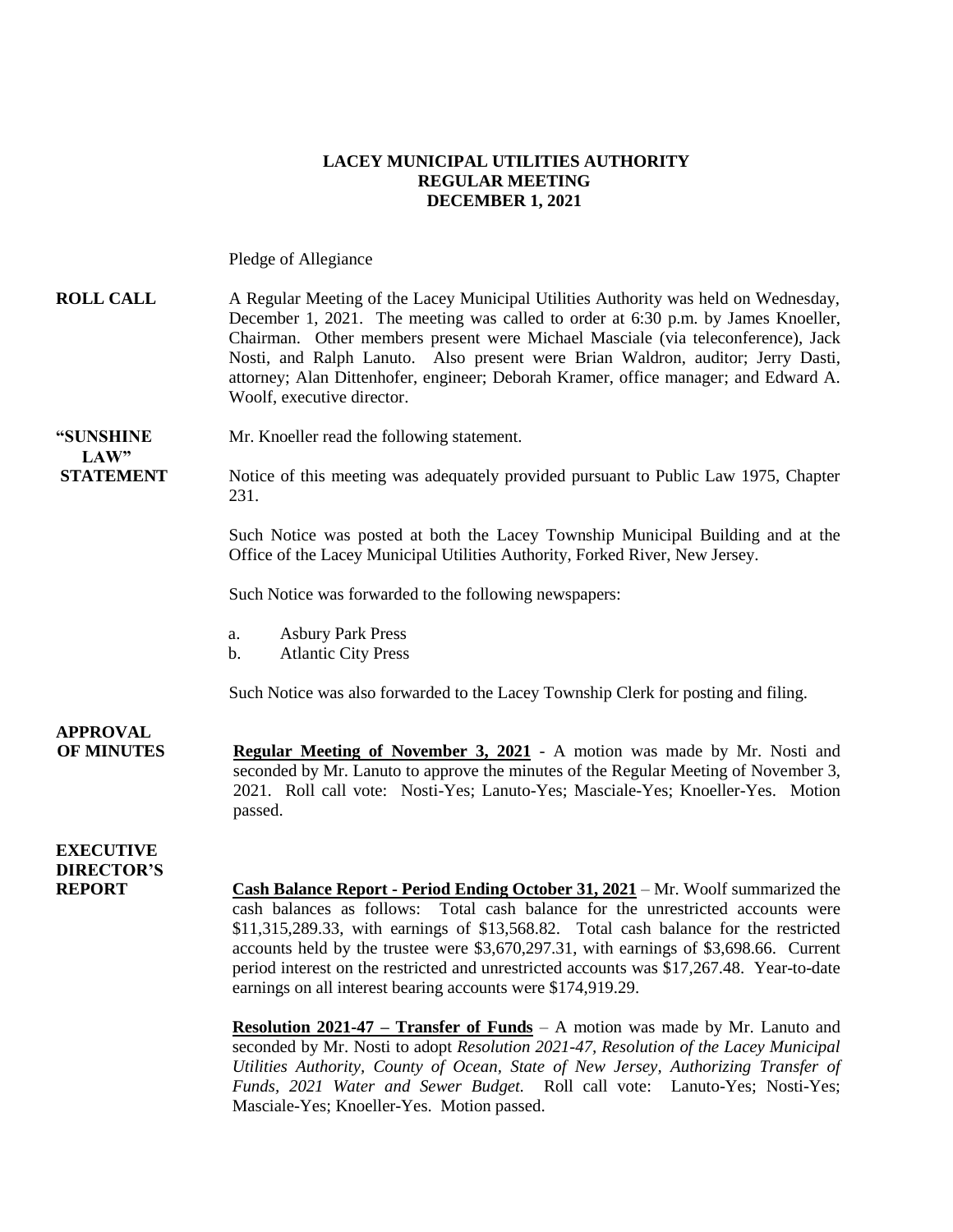**2022 Professional Services** – Mr. Woolf requested authorization to advertise and receive proposals for 2022 Professional Services. A motion was made by Mr. Nosti and seconded by Mr. Lanuto authorizing the advertisement to receive proposals for 2022 Professional Services. Roll call vote: Nosti-Yes; Lanuto-Yes; Masciale-Yes; Knoeller-Yes. Motion passed.

**Water Meters 2022** – Mr. Woolf requested authorization to advertise and receive bids for water meters 2022. A motion was made by Mr. Nosti and seconded by Mr. Lanuto authorizing the advertisement to receive bids for water meters 2022. Roll call vote: Nosti-Yes; Lanuto-Yes; Masciale-Yes; Knoeller-Yes. Motion passed.

# **BUSINESS**

**REPORT** The business report was submitted for review.

**ENGINEER'S**

**REPORT Resolution 2021-45 – Preliminary Sewer and Water Approval – Dream Home in the Pines** – On recommendation by the Authority's engineer, a motion was made by Mr. Nosti and seconded by Mr. Lanuto to adopt *Resolution 2021-45, Resolution of the Lacey Municipal Utilities Authority, County of Ocean, State of New Jersey, Preliminary Sewer and Water Approval, Dream Homes in the Pines, Block 226, Lots 15.02 & 15.03.*  Mr. Knoeller asked that the developer indicate how many of the units will be COA units when they apply for tentative and final approvals. Roll call vote: Nosti-Yes; Lanuto-Yes; Masciale-Yes; Knoeller-Yes. Motion passed.

> **Resolution 2021-44 – Accept Maintenance Bond – Release Performance Bond – Final Payment – Solar Panel Installation** – On recommendation by the Authority's engineer, a motion was made by Mr. Lanuto and seconded by Mr. Nosti to adopt *Resolution 2021-44, Resolution of the Lacey Municipal Utilities Authority, County of Ocean, State of New Jersey, Accept Closeout Documents, Including Maintenance Guarantee, and Release of Performance Bond, Solar Panel Installation Project, KRN Contractors, LLC.* Roll call vote: Lanuto-Yes; Nosti-Yes; Masciale-Yes; Knoeller-Yes. Motion passed.

> Mr. Dittenhofer reported there was discussion on retaining a broker for management of TREC Credits for the LMUA. Mr. Knoeller recommended obtaining phone quotes for the service.

> **Antenna Read and Meter/MXU Replacement Phase 1 –** Mr. Dittenhofer reported a pre-construction meeting was held on November  $10<sup>th</sup>$  and notice to proceed was issued November  $12<sup>th</sup>$ . Due to long lead time on equipment, installation of the fixed base antenna read system is anticipated for March of 2022.

> **Cleaning, Televising Sewer Rehabilitation** – Mr. Dittenhofer reported base bid work has been completed by Sewer Rat, LLC including cleaning, televising and manhole rehabilitation. Due to extra money on the contract for if and where directed quantities, Lacey MUA has identified additional manhole rehabilitation in low lying areas to help reduce water infiltration. Mr. Woolf reported some of the manholes that were televised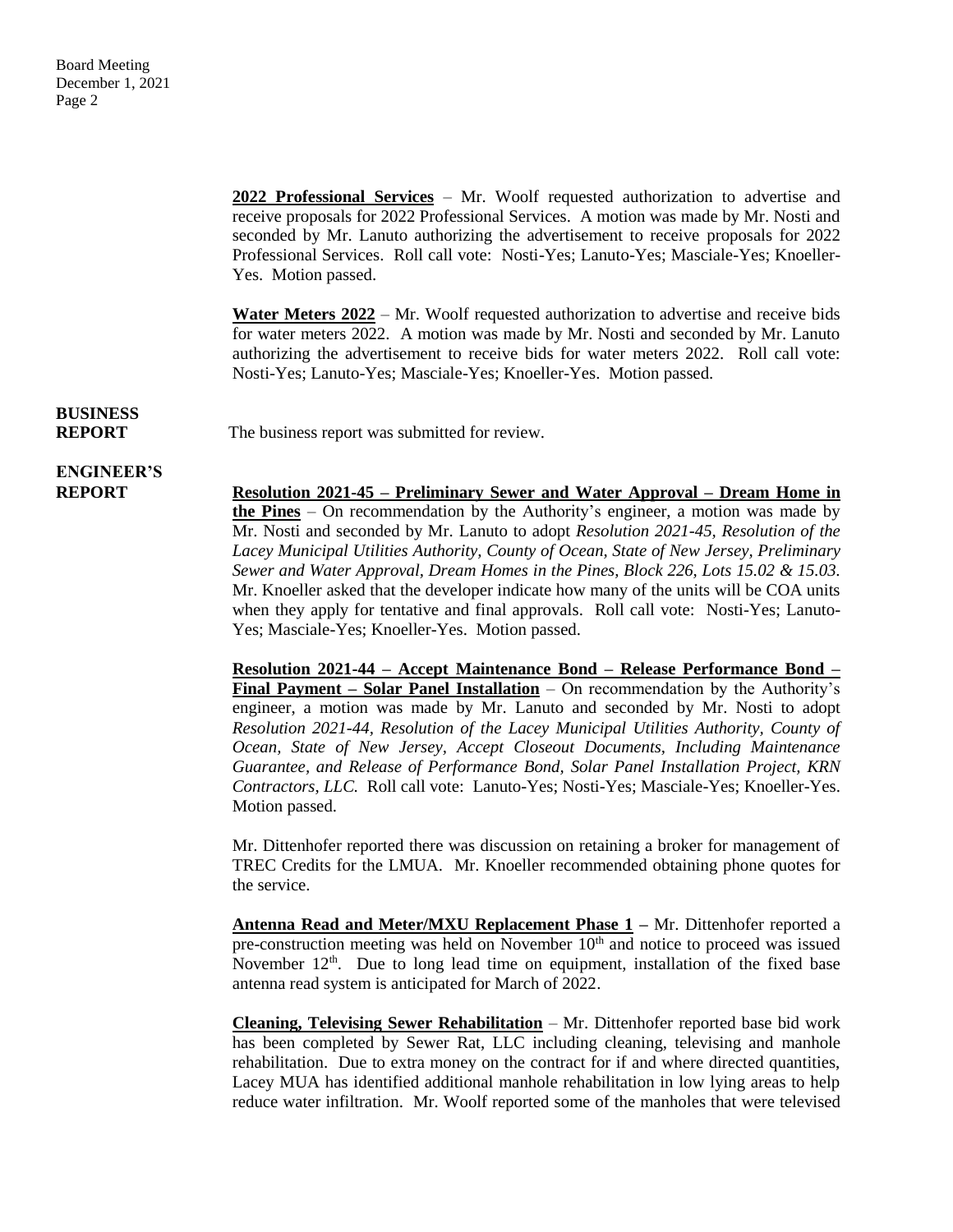by a contractor stated the leak could have been 20-30 gallons per minute. The Authority's maintenance staff have also been checking the manholes looking for leaks. He expects the OCUA bill to go down considerably.

**Pole Barn** – Mr. Dittenhofer reported construction is substantially complete. Overhead doors, interior/exterior finishes and pavement restoration is pending. His office issued recommendation for Payment No. 2 to Dutchman Contracting in the amount of \$33,190.64.

**Route 9 Water Service** – Mr. Dittenhofer reported a developer's agreement is being finalized for the NJDOT Permit Application and Plans for the Jack and Bore under Route 9. His office is preparing the plans and permit application.

#### **ATTORNEY'S REPORT**

**AMR & Water Meter Upgrade** – Mr. Dasti reported his office reviewed the contract documents and recommend they be executed.

**Holtec Water Main Extension** – Mr. Dasti reported his office prepared a draft of the Developer's Agreement.

**Resolution 2021-46 – Accept and Authorize Developer's Agreement with Holtec -**  On recommendation by the Authority's attorney, a motion was made by Mr. Nosti and seconded by Mr. Lanuto to adopt *Resolution 2021-46, Resolution of the Lacey Municipal Utilities Authority, County of Ocean, State of New Jersey, Accepting and Authorizing the Execution of a Proposed Developer's Agreement with Holtec International.* Roll call vote: Nosti-Yes; Lanuto-Yes; Masciale-Yes; Knoeller-Yes. Motion passed.

## **AUDITOR'S**

**REPORT Accountant's Status Report – Month Ended October 31, 2021** – Mr. Waldron reported sewer and water revenues had a favorable variance for the month and year-todate. Sewer and water expenses had a favorable variance for the month and year to date. User charges resulted in an unfavorable variance for the month for both water and sewer.

> **Resolution 2021-43 – Adopt 2022 Budget** – A motion was made by Mr. Nosti and seconded by Mr. Lanuto to adopt Resolution 2021-43, adoption of 2022 Authority Budget. Roll call vote: Nosti-Yes; Lanuto-Yes; Masciale-Yes; Knoeller-Yes. Motion passed.

#### **CORRESPONDENCE**

**Ross Artale, Paddock Circle** – Requesting relief of utility bill due to pipe leak in crawl space. Since the water from the leak did not go into the sewer system, a motion was made by Mr. Nosti and seconded by Mr. Lanuto to grant an adjustment on the sewer charges in the amount of \$663.60 (84,000 gallons). Roll call vote: Nosti-Yes; Lanuto-Yes; Masciale-Yes; Knoeller-Yes. Motion passed. Mr. Woolf stated the customer's usage history is considerably high. He will investigate what the issue is.

**Gregory Brennan, Pineview Road** – Requesting relief of utility bill due pipe leak in crawl space. Since the water from the leak did not go into the sewer system, a motion was made by Mr. Nosti and seconded by Mr. Lanuto to grant an adjustment on the sewer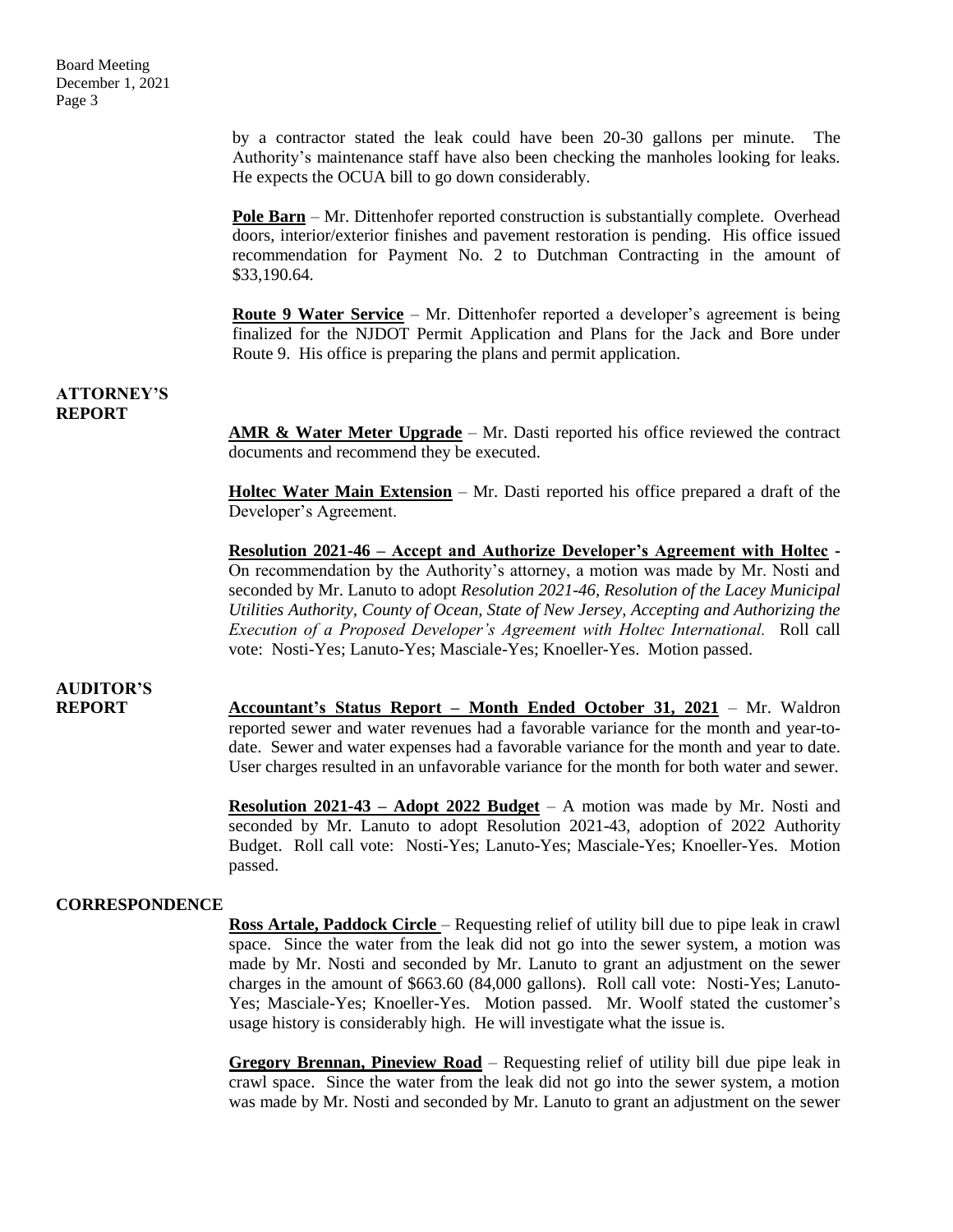Board Meeting December 1, 2021 Page 4

> charges in the amount of \$551.26 (97,000 gallons). Roll call vote: Nosti-Yes; Lanuto-Yes; Masciale-Yes; Knoeller-Yes. Motion passed.

### **OLD**

**BUSINESS** Mr. Knoeller suggested a laminated informative placard be placed near the solar guide broadcast panel that is located in the vestibule explaining what it represents to the public.

### **NEW**

**BUSINESS** There was no new business to discuss.

## **PUBLIC BUSINESS/**

**COMMENT Regina Discenza, Sunset Drive** – Mrs. Discenza gave Mr. Woolf TREC contact information.

# **PAYMENT OF**

**VOUCHERS WHEREAS**, the members of the Lacey Municipal Utilities Authority carefully examined all vouchers presented for payment of claims;

> **NOW, THEREFORE, BE IT RESOLVED** by the Lacey Municipal Utilities Authority that:

> 1. Said vouchers in the sum of \$477,877.31 be and the same are hereby approved to be paid.

2. Said vouchers are listed on the attached computer check register.

A motion was made by Mr. Lanuto and seconded by Mr. Nosti to adopt the above Resolution. Roll call vote: Lanuto-Yes; Nosti-Yes; Masciale-Yes; Knoeller-Yes. Motion passed.

**ADJOURNMENT** There being no further business to discuss, the meeting was adjourned at 6:50 p.m.

Respectfully submitted,

Michele Kennedy Executive Secretary